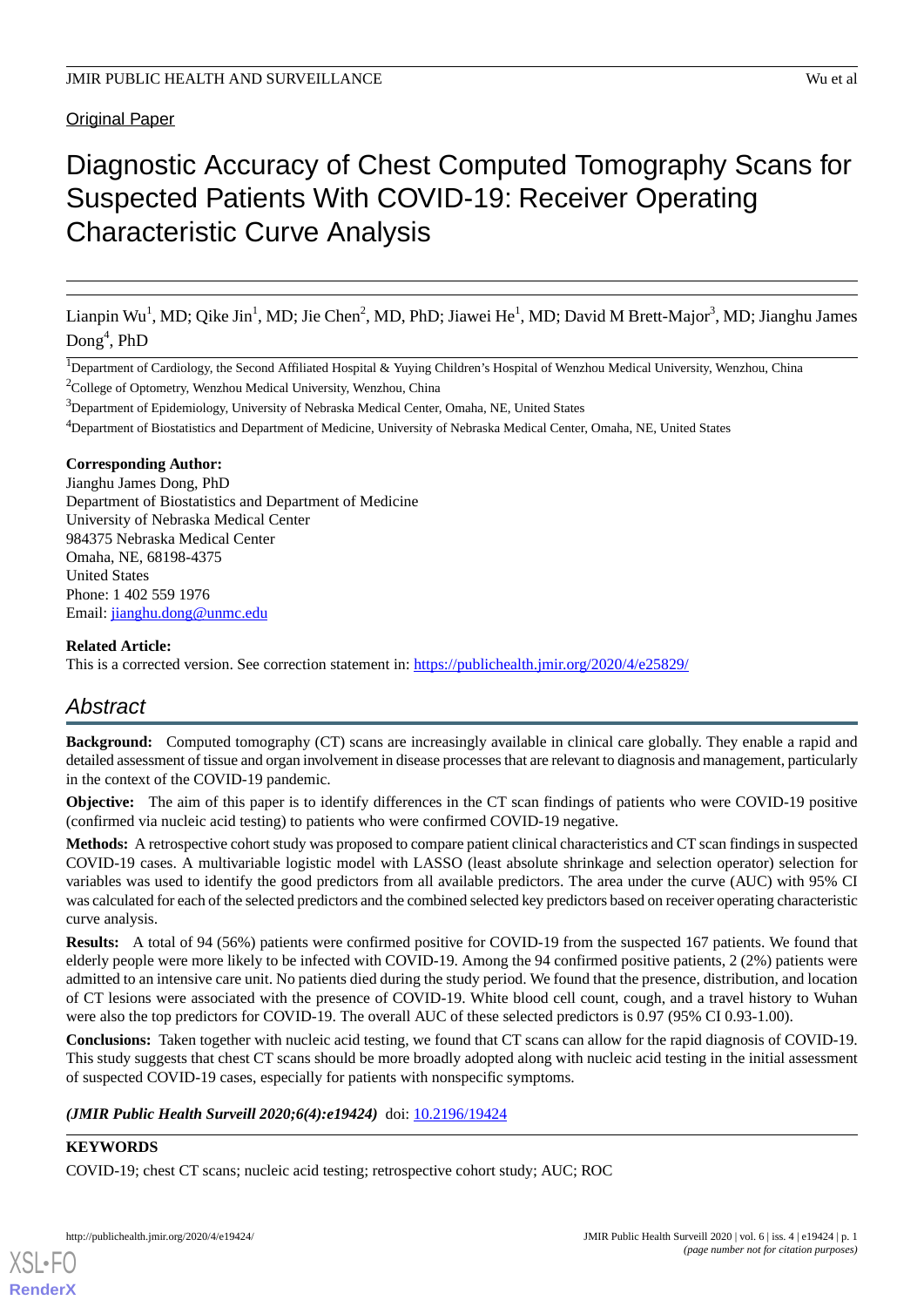# *Introduction*

In December 2019, multiple cases of pneumonia were detected in Wuhan, Hubei Province, China [\[1](#page-8-0)]. These patients had nonspecific symptoms including variable fever, cough, breathing difficulties, muscle aches, and fatigue. Ultimately, this would prove to be the seed of a pandemic, named by the World Health Organization as COVID-19 [\[2](#page-8-1)], caused by the seventh member of the human-infecting coronavirus family, SARS-CoV-2. Other notable members in the same family are the severe acute respiratory syndrome (SARS) coronavirus and the Middle East respiratory syndrome (MERS) coronavirus, which have caused significant public health hazards. COVID-19 can be transmitted from person to person through droplets, contact, or through the fecal-oral route, with a high degree of communicability [[3\]](#page-8-2). Since January 2020, COVID-19 has spread to most parts of China as well as the world, posing an extensive threat to global public health by seriously affecting the quality of life of millions of people. Large numbers of people across China were returning to their hometown from Wuhan for the Chinese Lunar New Year [[4\]](#page-8-3), making our region a COVID-19 epicenter. This retrospective study collected consecutively hospitalized patients with a suspected case of COVID-19 dating to the end of January 2020 at a single tertiary care referral hospital in Zhejiang Province. As of this writing, the epidemic in this region was well under control with few new cases and deaths from COVID-19.

In the context of this emergency and the need to move past nonspecific symptoms to approaches that allow for early diagnosis and management, we wanted to investigate potential differences in the chest CT scans of patients who were COVID-19 positive to those who were COVID-19 negative (confirmed via nucleic acid test). To demonstrate factors relevant to clinical outcomes, we wanted to compare patients with a confirmed positive case of COVID-19 to those with a negative result based on characteristics, interventions, and outcomes. This motivated us to propose a retrospective cohort approach for COVID-19 research. Several case-control studies have been carried out to investigate the clinical outcome of COVID-19. For example, several clinical characteristics have been identified in pregnant women and their neonates with COVID-19 [[5\]](#page-8-4). Furthermore, COVID-19 is known to cause smell and taste disorders in those who are infected with the disease, particularly at a higher rate than patients with influenza [\[6](#page-8-5)]. However, there are few retrospective cohort studies that compare patients with confirmed COVID-19 to suspected cases through chest CT scans. Therefore, we conducted a retrospective cohort study to compare clinical characteristics and CT scan findings in suspected COVID-19 patients. Chest CT scans enable a rapid and detailed assessment of tissue and organ involvement in disease processes that are relevant to diagnosis and management, and so it is important to determine their usage for COVID-19, particularly since the outbreak of this coronavirus is seriously affecting people's lives worldwide.

# *Methods*

### **Data Source**

In this study, consecutively hospitalized patients with a suspected case of COVID-19 from January 21, 2020, to February 11, 2020, were identified at a single tertiary care referral hospital and followed up to the end of April 2020. In the absence of neutrophilia as an indicator of an alternative diagnosis of bacterial infection, patients were classified as suspected COVID-19 cases. Due to isolation care practices, all suspected COVID-19 patients were assessed in the fever clinic of the hospital. All suspected COVID-19 patients were included in this cohort study. Afterward, all suspected COVID-19 patients underwent physical examinations, including routine blood tests, C-reactive protein testing, SARS-CoV-2 nucleic acid examination, and chest CT scans. If the chest CT scan findings of a patient were abnormal according to the physician, while the result of nucleic acid examination was negative, then the patient underwent another nucleic acid examination. Positive patients who were then confirmed to be infected with SARS-CoV-2 by nucleic acid testing were transferred to a special ward for care.

Chest CT scans were performed using a GE Light Speed VCT 64-slice and Phillips Brilliance 16-slice CT. The scanning parameters used were as follows: tube voltage of 120 kV, automatic tube current, scanning layer thickness of 5.00 mm, reconstruction layer thickness of 11.5 mm, image reconstruction by high-resolution algorithm, and a matrix with  $512 \times 512 =$ 262,144 pixels. The lung window had a position of 500 Hounsfield units (HU) and a wider window width of 1500 HU. The mediastinum window had a position of 40 HU and a window width of 400 HU. Chest CT scans were focused on observing the density, number, distribution, location, and morphology of the lesions, as well as pleural thickening, pleural effusion, mediastinal lymph node enlargement, or other accompanying signs. In the early stages, one or two lungs had many shadows, and there were multiple ground glass density shadows. The internal lung texture was grid-like with halo signs around; the long axis of some lesions was parallel to the pleura and was not distributed according to lung segments. There was no cavity formation, no pleural effusion, and no significant swelling of mediastinal lymph nodes. There were also signs of bronchial ventilation. As the disease progresses, the diseased area rapidly increased and expanded, advancing from the periphery to the center along the bronchial vascular bundle, and may also be distributed in the form of antibutterfly wings. Therefore, we selected the following 12 CT indicators to better understand the imaging characteristics and severity of COVID-19: (1) location of lesions (ie, the left, right, or both lungs); (2) number of lesions; (3) location of the lesions along with the bronchus beam distribution, near pleural distribution, or mixed distribution; (4) lesion(s) size; (5) presence of the air bronchi sign; (6) presence of grid-like texture; (7) lesion morphology; (8) percentage of lung involvement; (9) presence of atelectasis; (10) whether the density of the lesion is ground-glass–like, solid, or mixed; (11) presence of pleural effusion, lymphadenopathy, or extrapulmonary manifestations;

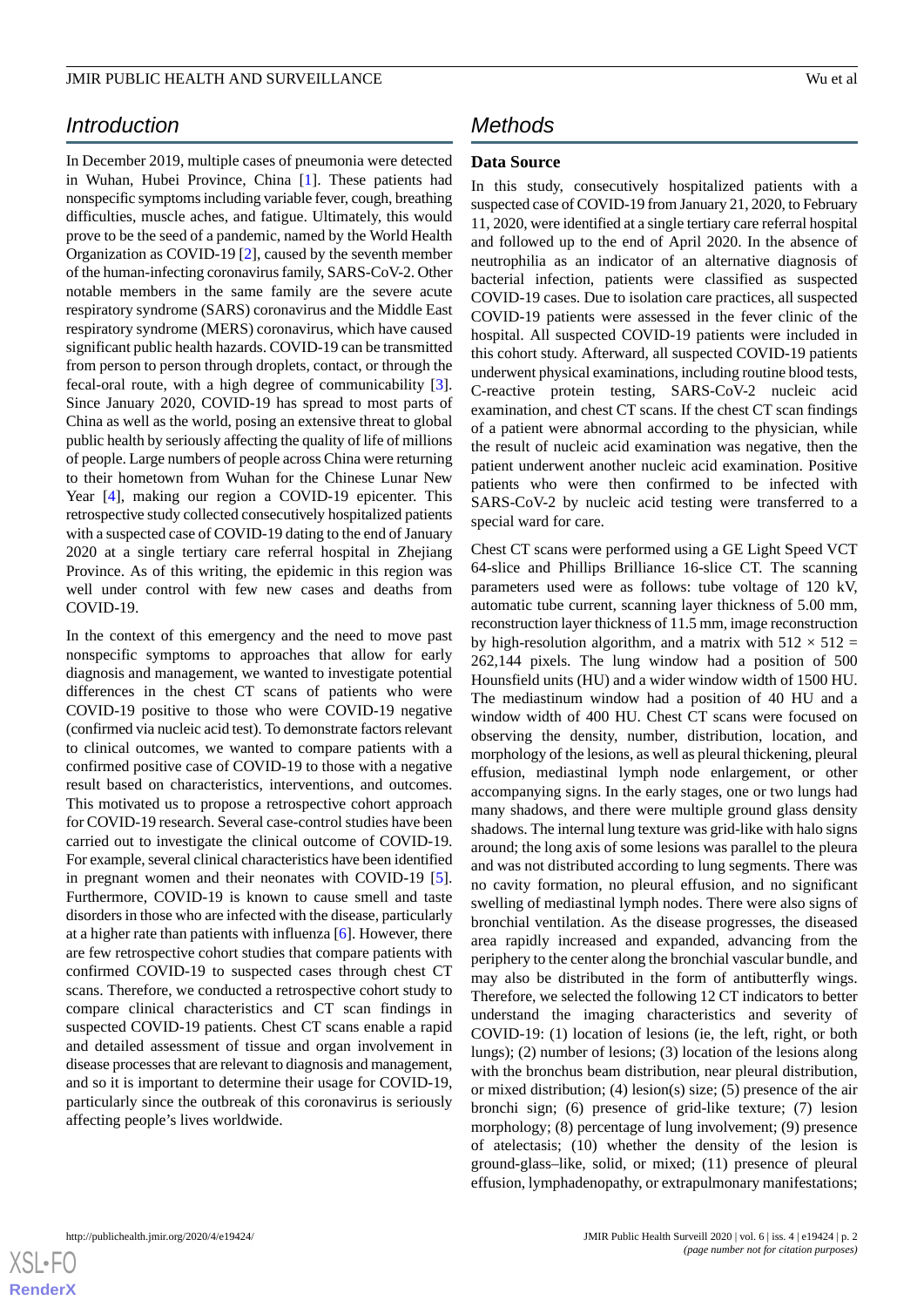and (12) other potential lung disease features such as pulmonary bullae, pulmonary nodules, calcifications, and fibrous lesions.

#### **Study Design and Statistical Analysis**

We divided all hospitalized patients with suspected COVID-19 in the cohort into either the positive group or the negative group based on the results of SARS-CoV-2 nucleic acid testing. One group was COVID-19 positive and the other group was COVID-19 negative. We wanted to compared patient epidemiological characteristics as well as clinical laboratory and CT scan findings in these two groups.

We summarized continuous variables as either means and standard deviations or medians with interquartile ranges for all patients in both the positive and negative groups. For categorical variables, we calculated the percentages of patients in each category. Characteristics for case and control patients were compared using the Student *t* test and analysis of variance, or nonparametric statistics (rank-sum tests) and chi-square tests as appropriate. An alpha of .05 was used as the cutoff for statistical significance. A LASSO (least absolute shrinkage and selection operator) logistic model for variable selection was used to identify the key predictors from all available variables. The area under the curve (AUC) with 95% CIs were calculated for each of the selected predictors, and the overall AUC of all these predictors was provided to show the most accurate combined variables for the biomarkers of COVID-19 from all available variables in the study. All analyses were done with SAS software, version 9.4 (SAS Institute Inc).

#### **Ethics Statement**

This was a retrospective case series study, and no patients were involved in the study design. Therefore, consent was waived.

Ethics approval for this project was obtained from the Institutional Review Board of the University of Nebraska Medical Center (IRB #1982933).

# *Results*

## **Patient Epidemiological Characteristics**

A total of 167 patients with a suspected case of COVID-19 were identified and included in the statistical analysis. Their basic characteristics are shown in [Table 1.](#page-3-0) Patients were aged 1-87 years with a mean age of 44 (SD 19) years; 92 (55%) were men and 75 (45%) were women. Of these initial 167 suspected COVID-19 cases, 94 (56%) were confirmed positive, and 38 (23%) had a history of traveling to Wuhan. Comorbidities varied; 23 (14%) patients had hypertension, 13 (8%) had diabetes, 13 (8%) had cardiogenic diseases, less than 5 (1%) had lung disease, less than 5 (1%) had kidney disease, and less than 5 (1%) had liver disease. Among 123 (74%) patients who exhibited symptoms, the most common symptoms were fever  $(n=123, 74\%)$ , cough  $(n=105, 63\%)$ , runny nose  $(n=22, 13\%)$ , gastrointestinal symptoms (n=22, 13%), sore throat (n=42, 25%), fatigue ( $n=32$ , 19%), and muscle pain ( $n=31$ , 19%). In total, 43 (26%) patients had been treated by Chinese medicine, which includes Lianhua Qingwen capsules and Jinhua Qinggan granules. Among the 94 patients who were confirmed COVID-19 positive, 2 (2%) patients were admitted to an intensive care unit (ICU) during this study. Both ICU patients were elderly individuals with hypertension or diabetes. No patients died during the study period.

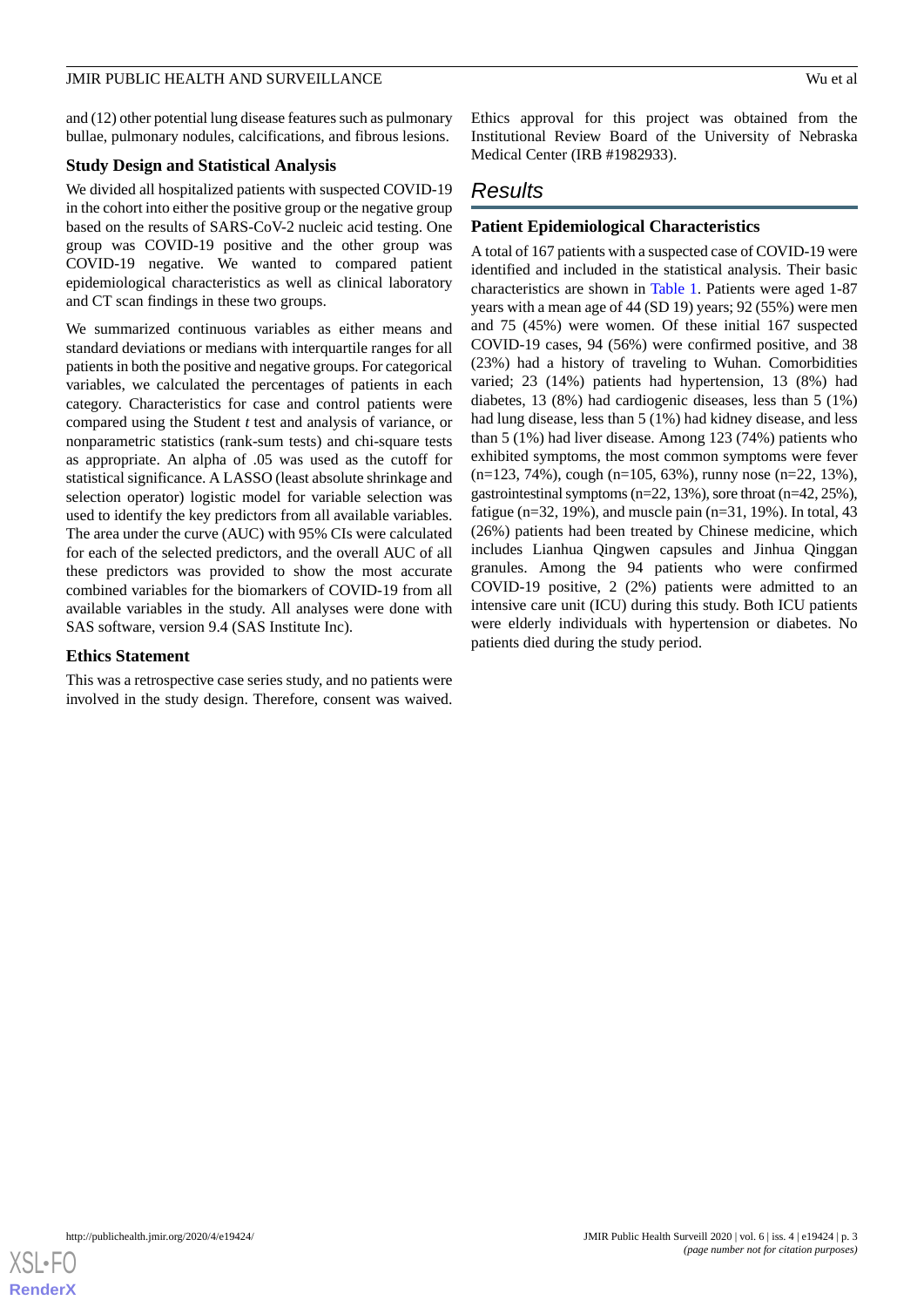<span id="page-3-0"></span>

|  |  | <b>Table 1.</b> Epidemiological characteristics of suspected cases of COVID-19. |  |
|--|--|---------------------------------------------------------------------------------|--|
|--|--|---------------------------------------------------------------------------------|--|

| Characteristic                   | Total $(N=167)$  |                  | COVID-19 positive (n=94) COVID-19 negative (n=73) P value |             |
|----------------------------------|------------------|------------------|-----------------------------------------------------------|-------------|
| Age (years), mean (SD)           | 44 (19)          | 47(14)           | 38(23)                                                    |             |
| Age category (years) (%)         |                  |                  |                                                           | < 0.01      |
| $<18$                            | 11               | $\mathbf{1}$     | 23                                                        |             |
| 18-39                            | 27               | 24               | 30                                                        |             |
| $40 - 59$                        | 45               | 57               | 29                                                        |             |
| $\geq 60$                        | 17               | 18               | 18                                                        |             |
| Male (%)                         | 55               | 60               | 50                                                        | .22         |
| Travel history to Wuhan (%)      | 23               | $28\,$           | 17                                                        | .04         |
| Comorbidities (%)                |                  |                  |                                                           |             |
| High blood pressure              | 14               | 16               | 13                                                        | .79         |
| Diabetes                         | 8                | 12               | $\sqrt{6}$                                                | .26         |
| Cardiogenic diseases             | 8                | 6                | 8                                                         | $.88\,$     |
| Lung disease                     | $\mathbf{1}$     | $\mathbf{1}$     | $\boldsymbol{0}$                                          | $N/A^a$     |
| Anemic                           | $\boldsymbol{0}$ | $\boldsymbol{0}$ | $\boldsymbol{0}$                                          | $\rm N/A$   |
| Stroke                           | $\mathbf{1}$     | $\mathbf{1}$     | $\boldsymbol{0}$                                          | $\rm N/A$   |
| Kidney disease                   | $\boldsymbol{0}$ | $\mathbf{0}$     | $\boldsymbol{0}$                                          | $\rm N/A$   |
| Surgery                          | 11               | 13               | 7                                                         | .94         |
| Liver disease                    | $\boldsymbol{0}$ | $\boldsymbol{0}$ | $\boldsymbol{0}$                                          | $\rm N/A$   |
| First symptoms at admission (%)  |                  |                  |                                                           |             |
| Fever                            | 74               | 74               | 75                                                        | .65         |
| Cough                            | 63               | 73               | 55                                                        | .61         |
| Runny nose                       | 13               | $\overline{9}$   | 20                                                        | .23         |
| Gastrointestinal symptoms        | 13               | 14               | 32                                                        | > 99        |
| Sore throat                      | 25               | 19               | 25                                                        | .48         |
| Fatigue                          | 19               | $18\,$           | 18                                                        | > 99        |
| Muscle pain                      | 19               | $26\,$           | 14                                                        | $.08\,$     |
| Body temperature, mean (SD)      | 37.18 (0.79)     | 37.13 (0.82)     | 37.27 (0.78)                                              | .07         |
| Pulse, mean (SD)                 | 90(19)           | 84 (14)          | 92 (20)                                                   | .003        |
| Respiratory rate, mean (SD)      | 19.72 (2.47)     | 19.13 (1.77)     | 20.25 (3.27)                                              | .005        |
| Blood pressure, mean (SD)        | 42(2.13)         | 47(14)           | 38(23)                                                    | $< 001$     |
| Medicine during the hospital (%) |                  |                  |                                                           |             |
| Antivirus                        | 73               | 75               | 71                                                        | .64         |
| Antibiotics                      | 55               | 45               | 68                                                        | .002        |
| Hormone                          | 13               | $22\,$           | $\boldsymbol{0}$                                          | $<\!\!.001$ |
| Chinese medicine <sup>b</sup>    | 26               | 47               | $\boldsymbol{0}$                                          | $<\!\!.001$ |
| Intensive care unit              | $\mathbf{1}$     | $\sqrt{2}$       | $\boldsymbol{0}$                                          | $\rm N/A$   |

<sup>a</sup>N/A: not applicable.

[XSL](http://www.w3.org/Style/XSL)•FO **[RenderX](http://www.renderx.com/)**

<sup>b</sup>Refers to Lianhua Qingwen capsules and Jinhua Qinggan granules.

# **Biochemical Testing**

The results of clinical laboratory testing are summarized in [Table 2.](#page-4-0) C-reactive protein levels of the confirmed positive

patients (median 8.25, IQR 1.57-15.40) were significantly higher than those of confirmed negative patients (median 6.75, IQR 1.07-30.19). White blood cell count (median 4.89, IQR 4.05-5.68) was significantly lower in confirmed positive cases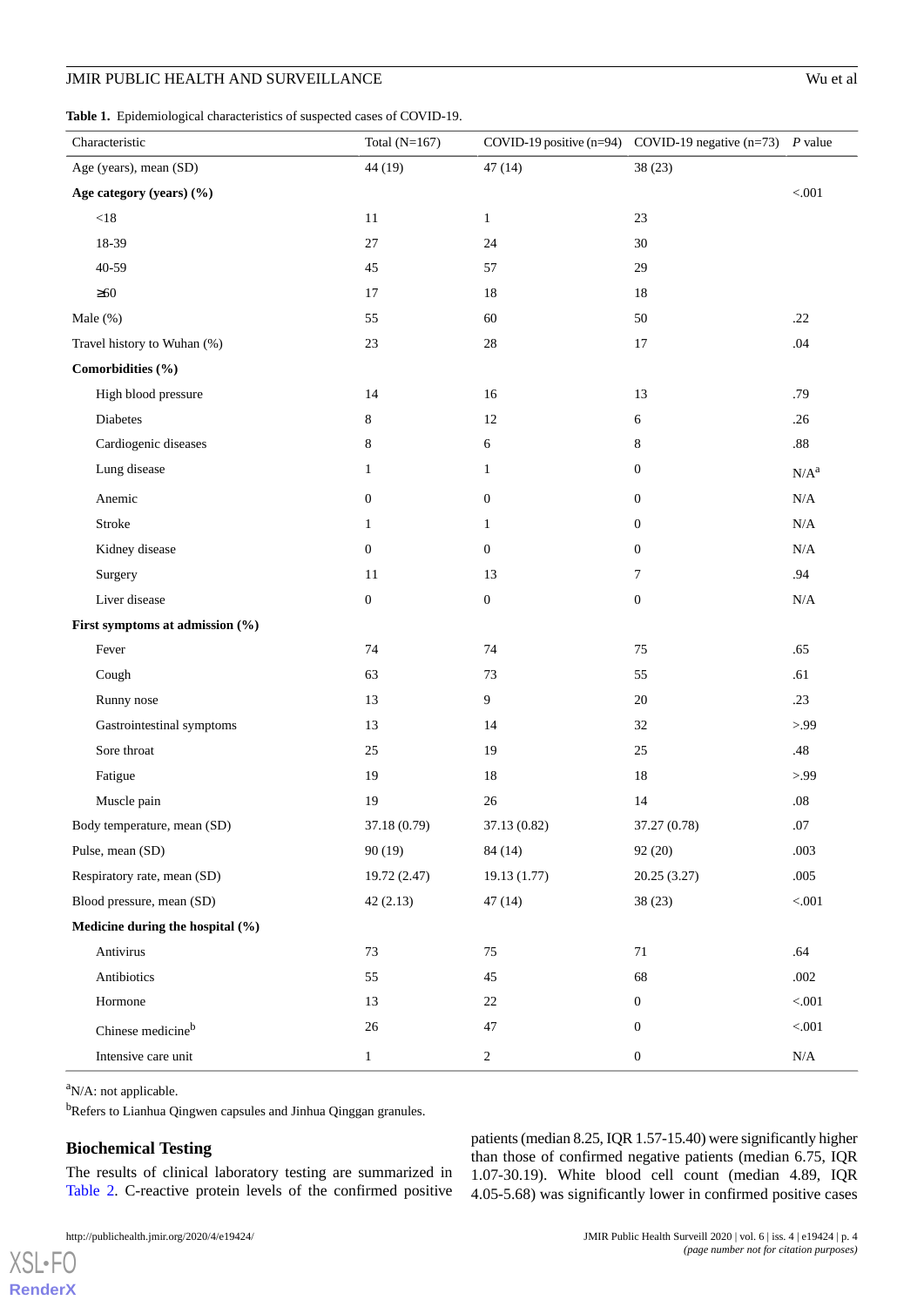## JMIR PUBLIC HEALTH AND SURVEILLANCE **Wu et al.** Wu et al.

compared to confirmed negative ones (median 7.99, IQR 5.08-10.03). Similarly, for red blood cell count, the confirmed positive group had a significantly lower value (median 4.49, IQR 4.03-4.90). Hemoglobin levels (median 134.20, IQR

108.11-149.23) of confirmed positive patients was significantly lower than confirmed negative patients (median 139.00, IQR 114.00-150.00).

<span id="page-4-0"></span>

| Table 2. The results of routine blood tests from the clinical laboratory. |
|---------------------------------------------------------------------------|
|                                                                           |

| Routine blood tests                                          | Total $(N=167)$        | COVID-19 positive $(n=94)$ | COVID-19 negative $(n=73)$ | $P$ value |
|--------------------------------------------------------------|------------------------|----------------------------|----------------------------|-----------|
| C-reactive protein (mg/L), median<br>(IQR)                   | $7.10(1.30-17.50)$     | 8.25 (1.57-15.40)          | $6.75(1.07-30.19)$         | < .001    |
| White blood cell count $(10^9/L)$ , median<br>(IQR)          | $5.38(4.45-7.67)$      | $4.89(4.05-5.68)$          | 7.99 (5.08-10.03)          | < 0.001   |
| Red blood cell count $(10^9/L)$ , median<br>(IQR)            | $4.65(4.09-5.00)$      | 4.49 (4.03-4.90)           | 4.78 (4.40-5.08)           | .002      |
| Lymphocyte count $(10^9/L)$ , median<br>( IQR)               | $1.16(0.93-1.56)$      | $1.30(0.96-1.51)$          | $1.11(0.77-1.66)$          | .10       |
| Hemoglobin (g/L), median (IQR)                               | 137.24 (109.00-149.00) | 134.20 (108.11-149.23)     | 139.00 (114.00-150.00)     | .86       |
| Platelet count $(10^9/L)$ , median (IQR)                     | 142.00 (59.00-185,00)  | 145.1 (65.21-180.23)       | 134.00 (46.00-198.00)      | .17       |
| Plasma prothrombin time determina-<br>tion, median (IQR)     | 13.65 (13.00-13.90)    | 13.50 (13.10-13.81)        | 13.80 (10.80-15.15)        | < 0.001   |
| Thrombin time (second), median (IQR)                         | 15.21 (14.45-15.76)    | 15.10 (14.43-15.70)        | 15.50 (14.50-16.10)        | .54       |
| Activated partial thromboplastin (sec-<br>ond), median (IQR) | 41.70 (40.00-45.80)    | 43.46 (40.10-45.60)        | 41.30 (38.00-46.80)        | .003      |
| D-D dimer ( $\mu$ g/ml), median (IQR)                        | $0.45(0.30-0.70)$      | $0.40(0.08-0.60)$          | $0.70(0.44-1.03)$          | .42       |
| Alanine aminotransferase (IU/L), medi-<br>an $(IQR)$         | 28.70 (8.00-45.00)     | 33.00 (7.00-40.00)         | 25.50 (8.00-53.00)         | .02       |
| Urea nitrogen (mmol/L), median (IQR)                         | 3.97 (3.39-4.90)       | $4.03(3.43-4.66)$          | $3.76(3.15-6.19)$          | .19       |
| Fibrinogen $(g/L)$ , median (IQR)                            | $4.90(4.06-5.67)$      | $4.88(4.07-5.67)$          | $5.03(3.31-5.90)$          | .69       |
| Eosinophil count, median (IQR)                               | $0.03(0.01-0.09)$      | $0.02(0.01-0.07)$          | $0.04(0.01-0.11)$          | < 0.001   |
| Hematocrit, median (IQR)                                     | $0.40(0.37-0.44)$      | $0.39(0.36-0.42)$          | $0.41(0.38-0.45)$          | .005      |

## **Chest CT Scans and Imaging**

In the first chest CT scan of the 167 patients with a suspected case of COVID-19, 80 (48%) of the confirmed positive patients had lesions in both of their lungs compared to 27 (30%) of the confirmed negative patients. Additionally, 73 (44%) patients in the positive group had more than three lesions compared to 28 (17%) patients in the negative group. Among the 94 confirmed positive cases, 89 (95%) had patch lesion morphology. The detailed comparative results are summarized in [Table 3](#page-5-0).

CT scans of 8 randomly selected patients are shown in [Figure](#page-6-0) [1.](#page-6-0) We found substantial, reliable differences in the chest CT scans of patients with COVID-19 from those who were suspected cases confirmed negative via nucleic acid testing. The dominant phenotype on the CT scan was the presence of multiple patchy lesions and a distribution of ground glass shadows in the peripheral pulmonary field, where denser lesions were large and strip-like with uneven density. Pleural thickening near affected lung segments was also seen in these patients.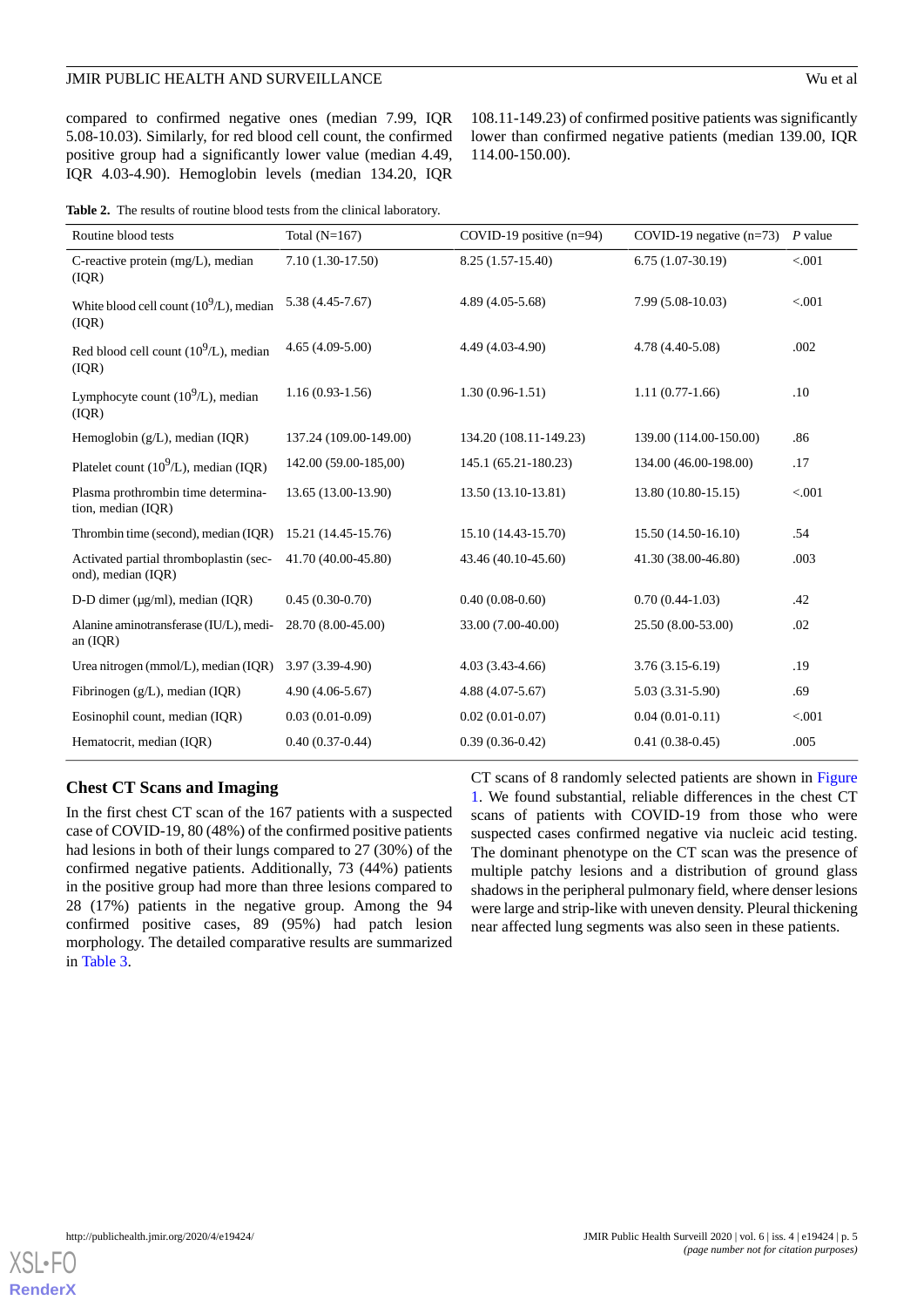<span id="page-5-0"></span>Table 3. Chest computed tomography (CT) results with lesions and imaging manifestations.

| $\sim$ 1 $\sim$ 1<br>CT image feature | COVID-19 positive $(n=94)$ | COVID-19 negative $(n=73)$ | $P$ value |
|---------------------------------------|----------------------------|----------------------------|-----------|
| Distribution of lesions (%)           |                            |                            | $< 001$   |
| No lesions                            | $\boldsymbol{0}$           | $\mathbf{1}$               |           |
| Left lung                             | 6                          | 27                         |           |
| Right lung                            | 9                          | 42                         |           |
| Both left and right lungs             | 85                         | 30                         |           |
| Number of lesions (%)                 |                            |                            | $< 001$   |
| $\mathbf{1}$                          | $\overline{9}$             | 46                         |           |
| $\overline{c}$                        | 9                          | 16                         |           |
| $\geq$ 3                              | $81\,$                     | $38\,$                     |           |
| Locations of lesions (%)              |                            |                            | .01       |
| Distributed along the bronchogram     | 11                         | 15                         |           |
| Close to the pleura                   | 50                         | 30                         |           |
| Mixed distribution                    | 39                         | 55                         |           |
| Size of lesion (cm) (%)               |                            |                            | $< 001$   |
| ${<}1$                                | 11                         | 37                         |           |
| $1 - 3$                               | 26                         | 28                         |           |
| ${>}3$                                | 63                         | 34                         |           |
| Air bronchogram sign (%)              |                            |                            | $< 001$   |
| Yes                                   | 17                         | 11                         |           |
| No                                    | 83                         | 89                         |           |
| Lesions' internal texture (%)         |                            |                            | $< 001$   |
| Lattice texture                       | 28                         | $22\,$                     |           |
| No lattice texture                    | $72\,$                     | 78                         |           |
| Lesion morphology (%)                 |                            |                            | .003      |
| Patch                                 | 95                         | 37                         |           |
| Pulmonary segments                    | $\sqrt{2}$                 | 26                         |           |
| Lobe involvement                      | 3                          | 37                         |           |
| Lung involvement (%)                  |                            |                            | $< 001$   |
| $<$ 25%                               | 59                         | 73                         |           |
| 50%-75%                               | 28                         | 22                         |           |
| >75%                                  | 16                         | 5                          |           |
| Atelectasis (%)                       |                            |                            | $< 001$   |
| Yes                                   | $\sqrt{2}$                 | $\,8\,$                    |           |
| $\rm No$                              | 98                         | 91                         |           |
| Lesion density (%)                    |                            |                            | .001      |
| None                                  | $\mathfrak{Z}$             | $\mathbf{1}$               |           |
| Ground glass                          | 23                         | 19                         |           |
| Solid                                 | 3                          | 29                         |           |
| Mixed                                 | $71\,$                     | 51                         |           |
| Extrapulmonary manifestations (%)     |                            |                            | $< 001$   |
| Pleural effusion                      | 3                          | $\mathbf{1}$               |           |
| Lymphadenopathy                       | 3                          | 12                         |           |

http://publichealth.jmir.org/2020/4/e19424/ JMIR Public Health Surveill 2020 | vol. 6 | iss. 4 | e19424 | p. 6 *(page number not for citation purposes)*

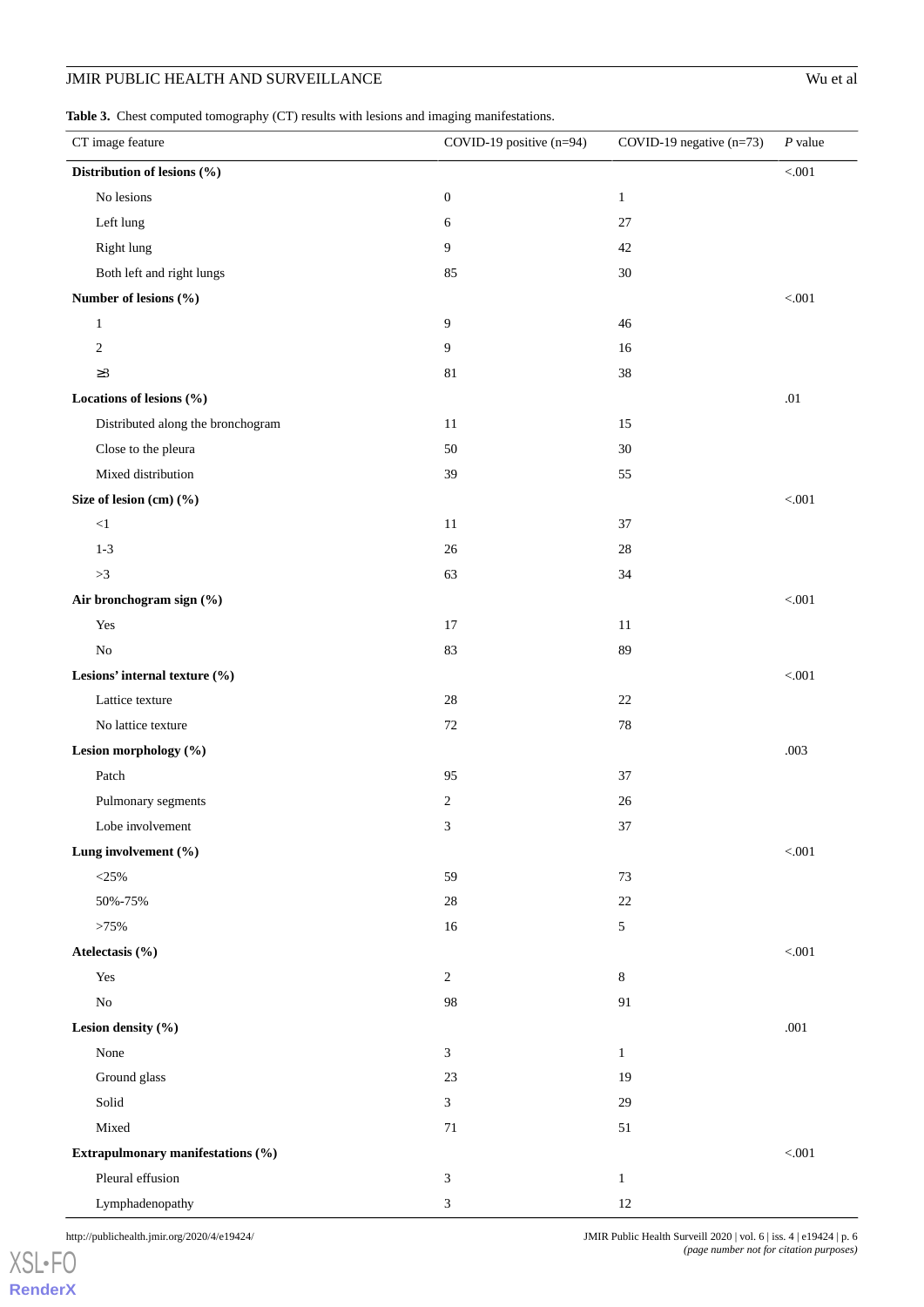# CT image feature COVID-19 positive (n=94) COVID-19 negative (n=73) *P* value None  $\begin{array}{ccccccc} 94 & 87 & \end{array}$ JMIR PUBLIC HEALTH AND SURVEILLANCE Wu et al

| Other lung diseases including bullae, pulmonary nodule, fibrous stove, calcification, and tuberculosis $(\%)$ |    |  |  |
|---------------------------------------------------------------------------------------------------------------|----|--|--|
| Yes                                                                                                           |    |  |  |
| No                                                                                                            | 67 |  |  |

<span id="page-6-0"></span>Figure 1. The images in the left panel are CT scans of four randomly selected confirmed COVID-19-positive patients. There are multiple patchy lesions, and the grinding glass shadows are distributed in the peripheral pulmonary field. The images in the right panel are CT scans of four randomly selected suspected patients who were confirmed to be COVID-19 negative. Their lesions are large, strip-like, and have uneven density. Pleural thickening near affected lung segments is also seen.



## **Multivariable Analysis**

A multivariable LASSO logistic model for variable selection was used to identify the key predictors from all variables in [Tables 1](#page-3-0)-[3.](#page-5-0) We found the key predictors for COVID-19 to be white blood cell count, lesion morphology, distribution of

lesions, cough, locations of lesions, and travel history to Wuhan. The AUC for each of the selected predictors ranged from 0.56 to 0.80, as shown in [Table 4](#page-7-0). The overall AUC of all these selected key predictors was 0.97 (95% CI 0.93-1.00), as shown in [Figure 2.](#page-7-1)

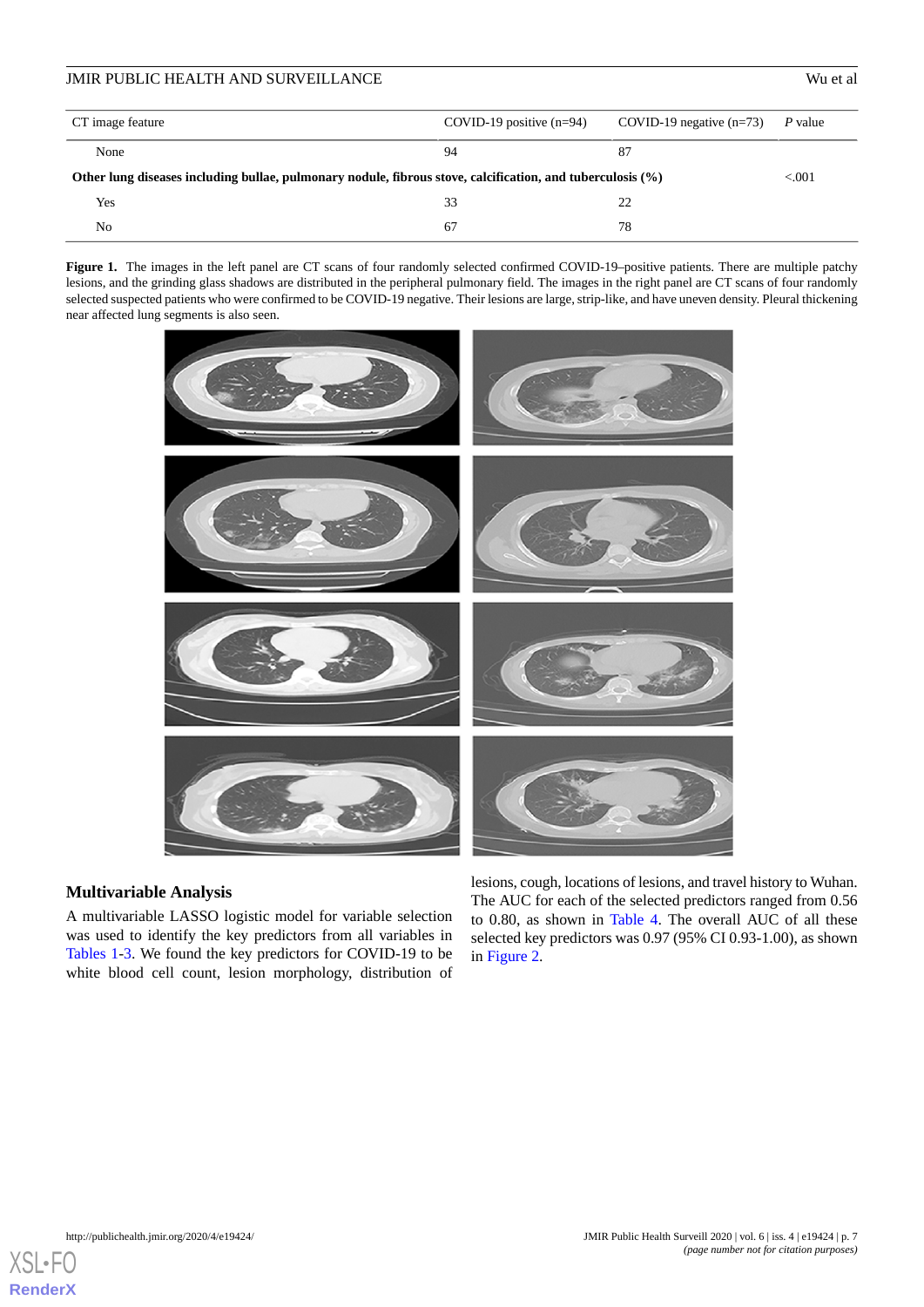<span id="page-7-0"></span>**Table 4.** Area under the curve (AUC) values for the selected predictors from the logistic model with LASSO (least absolute shrinkage and selection operator) selection.

| Selected variables                          | AUC (95% CI)      |
|---------------------------------------------|-------------------|
| White blood cell count                      | $0.80(0.72-0.87)$ |
| Lesion morphology                           | $0.78(0.71-0.84)$ |
| Distribution of lesions                     | $0.76(0.69-0.84)$ |
| Cough                                       | $0.59(0.52-0.66)$ |
| Locations of lesions                        | $0.56(0.47-0.65)$ |
| Travel history to Wuhan                     | $0.55(0.48-0.61)$ |
| Overall AUC of the above selected variables | $0.97(0.93-1.00)$ |

<span id="page-7-1"></span>Figure 2. The receiver operating characteristic (ROC) curve of selected variables for COVID-19–positive cases. The ROC curve demonstrates the trade-off between sensitivity and specificity, and shows that the biomarker with a combination of selected variables is the most accurate test for identifying patients with COVID-19 due to an area under the curve (AUC) value of 0.97 (95% CI 0.93-1.00).



# *Discussion*

[XSL](http://www.w3.org/Style/XSL)•FO **[RenderX](http://www.renderx.com/)**

This retrospective cohort study described the differences in clinical characteristics between patients who were confirmed COVID-19 positive to those confirmed to be COVID-19 negative. Elderly people were more likely to be infected by COVID-19. We also found significant associations between low white blood cell count, high C-reactive protein, and a subsequent positive COVID-19 test. Regarding the low white blood count, this is common in viral infections and is of a larger magnitude than the absence of leukocytosis. Fever symptoms are the first clinical characteristics, alongside gastrointestinal reactions, sore throat, fatigue, and muscle pain. However, many patients (n=24, 26%) did not have a fever and cough. Of the original 167 suspected patients, 6 (4%) were negative according to the results of their first nucleic acid test, but they were consequently confirmed positive after performing CT chest scans. Chest CT scans can supply a better understanding of COVID-19, especially for patients with no specific symptoms, such as fever and cough.

While other studies have begun to describe clinical experiences of this novel disease, our patients had not yet been described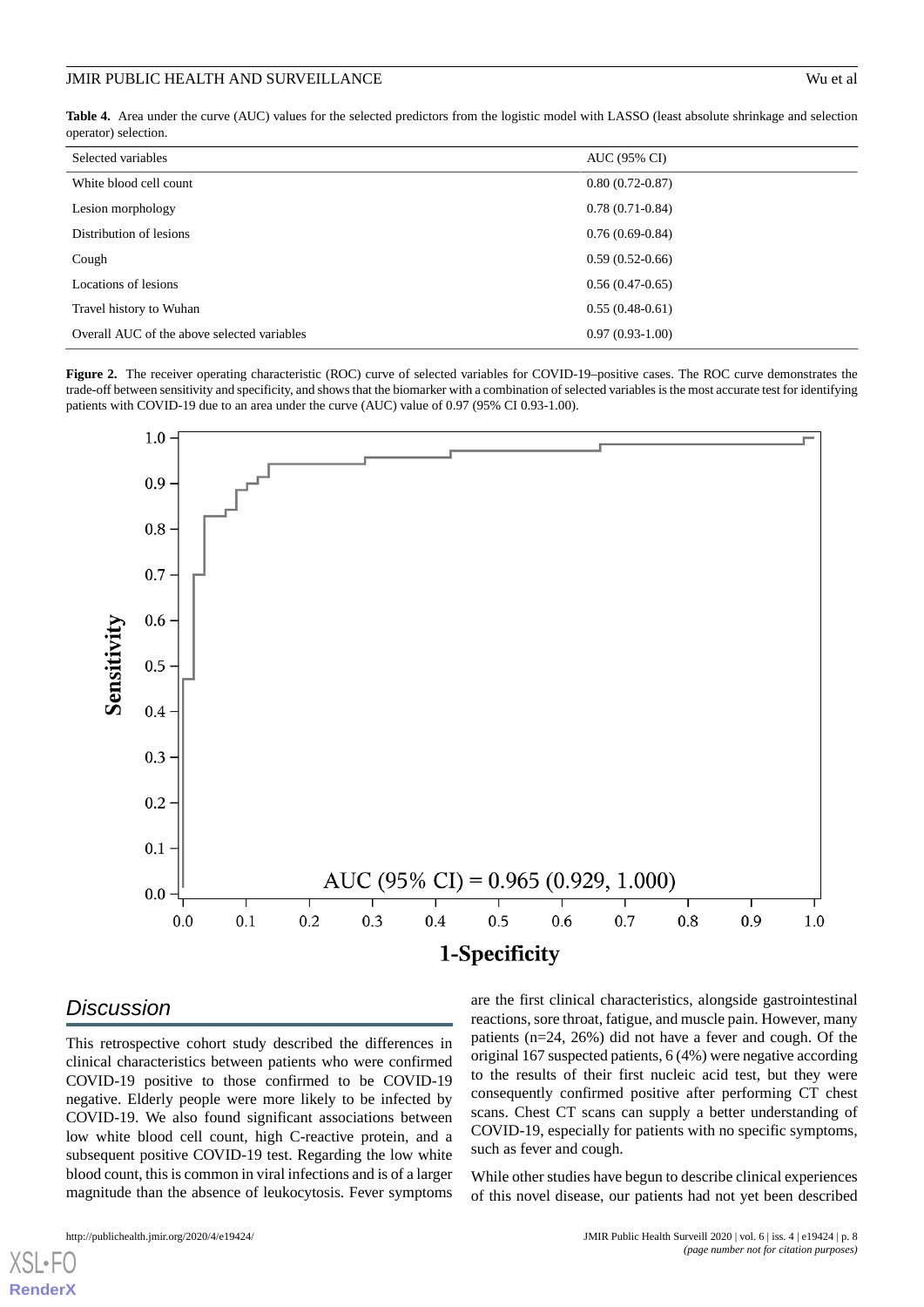nor this question addressed [\[7](#page-8-6)]. For example, laboratory examination showed normal or decreased peripheral white blood cells, and CT scan findings showed that the locations of lesions are more likely to be close to the pleura. Compared with the clinical outcomes of other studies [\[8](#page-8-7)[-11](#page-8-8)], fewer patients (less than 5%) were admitted to an intensive care unit in our study, and no patients died during the study period. More importantly, few studies have provided a comparison of patients who were confirmed COVID-19 positive to those who were confirmed COVID-19 negative. Therefore, one strength of this paper is that we can clearly show the differences between confirmed positive and confirmed negative patients through our retrospective cohort design. The comparative results can provide some valuable information in the understanding of the clinical features of COVID-19 to help identify patients who have the coronavirus from a large group of patients who may or may not be infected. This is especially applicable to current times since the number of people suspected to be infected with the disease is increasing rapidly worldwide. Another strength of this paper is that we could identify the top key predictors from all predictors based on the multivariable LASSO logistic model. The area under the multivariable receiver operating characteristic (ROC) curve (0.97, 95% CI 0.93-1.00) illustrates that the combined biomarker of these selected key predictors is a good

index for COVID-19. However, this study has some inherent limitations as a retrospective cohort study. For example, we did not have additional laboratory or lung function data to measure immune responses. This retrospective study lacks a formal sample size and power calculations. The power of this study may be limited due to the relatively small number of infected patients with chest CT scans; the study also took place at a single tertiary care referral hospital. The results need to be replicated with a larger number of COVID-19–confirmed cases in future studies.

With our well-characterized patients, this retrospective cohort study can enhance our understanding of the use of chest CT scans for COVID-19 case management. For example, we found that the early signs of CT lesions are in both lungs, and locations of lesions are more likely to be close to the pleura. We also observed that the lesion distribution gradually expands from the periphery to the center, and the lesion density is more inclined to be mixed. Therefore, chest CT scans should be more broadly adopted along with nucleic acid testing in the initial assessment of suspected COVID-19 cases when the nucleic acid examination is delayed or negative, or when further clinical characterization of severity is needed, especially for patients with nonspecific symptoms.

## **Conflicts of Interest**

<span id="page-8-0"></span>None declared.

#### <span id="page-8-1"></span>**References**

- <span id="page-8-2"></span>1. Lu H, Stratton C, Tang YW. Outbreak of pneumonia of unknown etiology in Wuhan, China: The mystery and the miracle. J Med Virol 2020 Apr;92(4):401-402 [\[FREE Full text\]](http://europepmc.org/abstract/MED/31950516) [doi: [10.1002/jmv.25678](http://dx.doi.org/10.1002/jmv.25678)] [Medline: [31950516](http://www.ncbi.nlm.nih.gov/entrez/query.fcgi?cmd=Retrieve&db=PubMed&list_uids=31950516&dopt=Abstract)]
- 2. Clinical management of severe acute respiratory infection when novel coronavirus (nCoV) infection is suspected: interim guidance, 12 January 2020. World Health Organization. 2020 Jan 12. URL:<https://apps.who.int/iris/handle/10665/332299> [accessed 2020-10-05]
- <span id="page-8-4"></span><span id="page-8-3"></span>3. Chan JF, Yuan S, Kok K, To KK, Chu H, Yang J, et al. A familial cluster of pneumonia associated with the 2019 novel coronavirus indicating person-to-person transmission: a study of a family cluster. The Lancet 2020 Feb;395(10223):514-523 [[FREE Full text](https://doi.org/10.1016/S0140-6736(20)30154-9)] [doi: [10.1016/s0140-6736\(20\)30154-9\]](http://dx.doi.org/10.1016/s0140-6736(20)30154-9)
- <span id="page-8-5"></span>4. Zhou Y, Dong J. Statistical Inference for Coronavirus Infected Patients in Wuhan. Preprint. medRxiv 2020 Feb 12:e [\[FREE](https://doi.org/10.1101/2020.02.10.20021774) [Full text\]](https://doi.org/10.1101/2020.02.10.20021774) [doi: [10.1101/2020.02.10.20021774\]](http://dx.doi.org/10.1101/2020.02.10.20021774)
- <span id="page-8-6"></span>5. Li N, Han L, Peng M, Lv Y, Ouyang Y, Liu K, et al. Maternal and neonatal outcomes of pregnant women with COVID-19 pneumonia: a case-control study. Clin Infect Dis 2020 Mar 30:a [\[FREE Full text\]](http://europepmc.org/abstract/MED/32249918) [doi: [10.1093/cid/ciaa352](http://dx.doi.org/10.1093/cid/ciaa352)] [Medline: [32249918](http://www.ncbi.nlm.nih.gov/entrez/query.fcgi?cmd=Retrieve&db=PubMed&list_uids=32249918&dopt=Abstract)]
- <span id="page-8-7"></span>6. Beltrán-Corbellini Á, Chico-García JL, Martínez-Poles J, Rodríguez-Jorge F, Alonso-Cánovas A. Acute‐onset smell and taste disorders in the context of COVID‐19: a pilot multicentre polymerase chain reaction based case–control study. Eur J Neurol 2020;27(9):1738-1741 [[FREE Full text\]](http://europepmc.org/abstract/MED/32449247) [doi: [10.1111/ene.14273\]](http://dx.doi.org/10.1111/ene.14273)
- 7. Wang W, Tang J, Wei F. Updated understanding of the outbreak of 2019 novel coronavirus (2019-nCoV) in Wuhan, China. J Med Virol 2020 Apr;92(4):441-447 [\[FREE Full text\]](http://europepmc.org/abstract/MED/31994742) [doi: [10.1002/jmv.25689](http://dx.doi.org/10.1002/jmv.25689)] [Medline: [31994742](http://www.ncbi.nlm.nih.gov/entrez/query.fcgi?cmd=Retrieve&db=PubMed&list_uids=31994742&dopt=Abstract)]
- <span id="page-8-8"></span>8. N/A. Clinical findings in a group of patients infected with the 2019 novel coronavirus (SARS-Cov-2) outside of Wuhan, China: retrospective case series. BMJ 2020 Feb 27;368:m792. [doi: [10.1136/bmj.m792\]](http://dx.doi.org/10.1136/bmj.m792) [Medline: [32107200](http://www.ncbi.nlm.nih.gov/entrez/query.fcgi?cmd=Retrieve&db=PubMed&list_uids=32107200&dopt=Abstract)]
- 9. Wang D, Hu B, Hu C, Zhu F, Liu X, Zhang J, et al. Clinical Characteristics of 138 Hospitalized Patients With 2019 Novel Coronavirus-Infected Pneumonia in Wuhan, China. JAMA 2020 Mar 17;323(11):1061-1069 [[FREE Full text\]](http://europepmc.org/abstract/MED/32031570) [doi: [10.1001/jama.2020.1585](http://dx.doi.org/10.1001/jama.2020.1585)] [Medline: [32031570](http://www.ncbi.nlm.nih.gov/entrez/query.fcgi?cmd=Retrieve&db=PubMed&list_uids=32031570&dopt=Abstract)]
- 10. Huang C, Wang Y, Li X, Ren L, Zhao J, Hu Y, et al. Clinical features of patients infected with 2019 novel coronavirus in Wuhan, China. The Lancet 2020 Feb;395(10223):497-506. [doi: [10.1016/s0140-6736\(20\)30183-5](http://dx.doi.org/10.1016/s0140-6736(20)30183-5)]
- 11. Guan W, Ni Z, Hu Y, Liang W, Ou C, He J, China Medical Treatment Expert Group for Covid-19. Clinical Characteristics of Coronavirus Disease 2019 in China. N Engl J Med 2020 Apr 30;382(18):1708-1720 [[FREE Full text](http://europepmc.org/abstract/MED/32109013)] [doi: [10.1056/NEJMoa2002032](http://dx.doi.org/10.1056/NEJMoa2002032)] [Medline: [32109013](http://www.ncbi.nlm.nih.gov/entrez/query.fcgi?cmd=Retrieve&db=PubMed&list_uids=32109013&dopt=Abstract)]

[XSL](http://www.w3.org/Style/XSL)•FO **[RenderX](http://www.renderx.com/)**